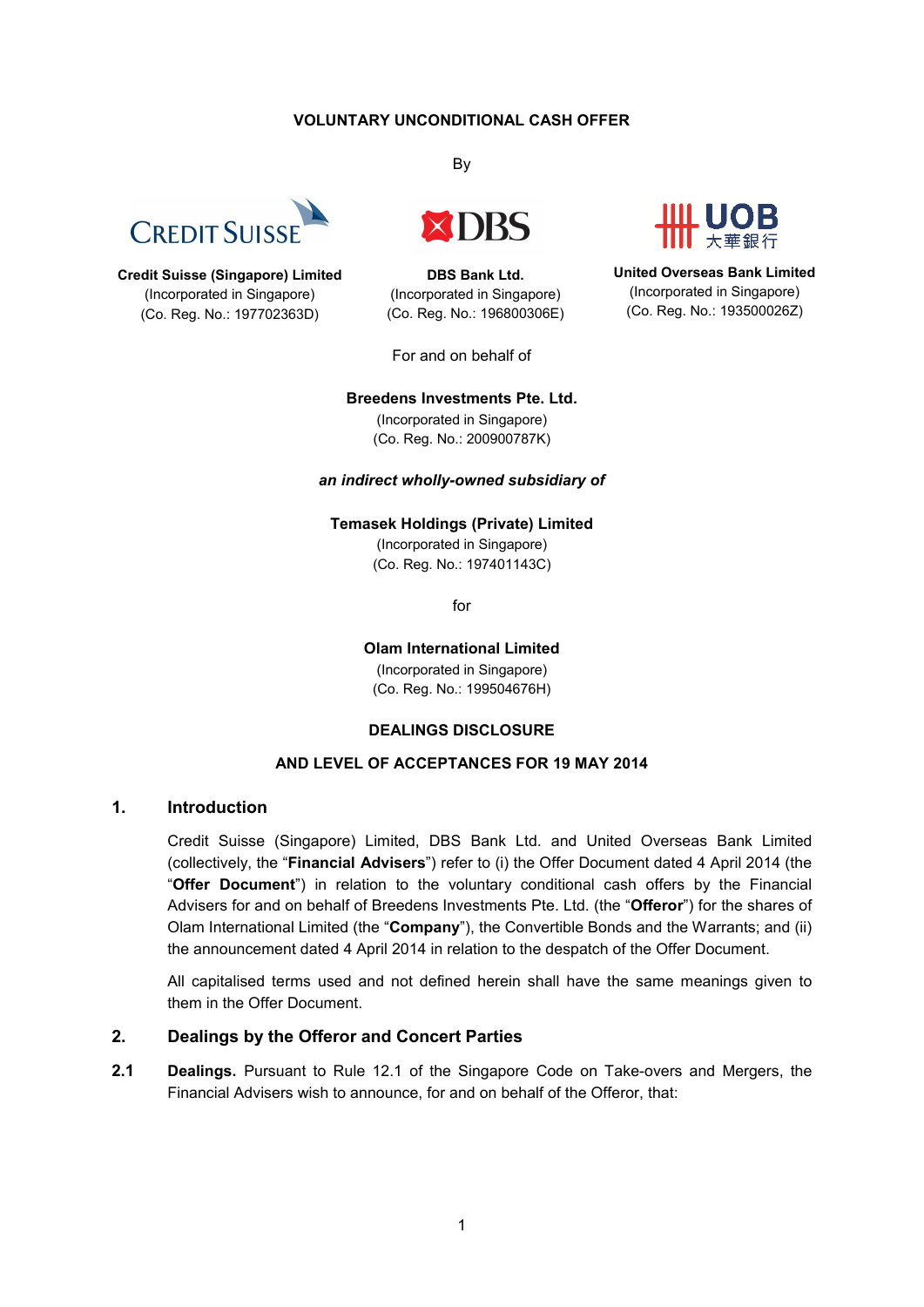**2.1.1** the Offeror has purchased the following Shares on the Singapore Exchange Securities Trading Limited (the "SGX-ST")<sup>1</sup>, details of which are set out below:

| Date of purchase | <b>Number of Shares purchased</b> | <b>Consideration per Share,</b> |  |  |
|------------------|-----------------------------------|---------------------------------|--|--|
|                  |                                   | excluding brokerage fee.        |  |  |
|                  |                                   | clearing fee and applicable     |  |  |
|                  |                                   | tax                             |  |  |
|                  |                                   |                                 |  |  |
| 19 May 2014      | 9,101,000                         | S\$2,230                        |  |  |

**2.1.2** one of the Concert Parties, whose name is set out in the Schedule, has today exercised 1,600,000 Options, representing approximately 1.6 per cent. of the total number of issued Options<sup>2</sup>, into 1,600,000 Shares, representing approximately: (i) 0.07 per cent. of the total issued share capital of the Company as at the date of this Announcement<sup>3</sup>; and (ii) 0.06 per cent. of the maximum potential share capital of the Company<sup>4</sup>, further details of which are set out in the Schedule.

## **3. Level of Acceptances and Aggregate Securityholdings**

The Financial Advisers wish to announce, for and on behalf of the Offeror, that:

- **3.1 Acceptances of Offer for Securities.** As at 5.00 p.m. on 19 May 2014, the Offeror has received valid acceptances (which have not been withdrawn) in respect of:
	- **3.1.1** 385,580,210 Shares, representing approximately:
		- (i) 16.0 per cent. of the total issued share capital of the Company as at the date of this Announcement; and
		- (ii) 14.2 per cent. of the maximum potential share capital of the Company.

Such valid acceptances include valid acceptances received from the Undertaking Consortium Members (i.e. KSL and three members of the executive committee of the Company) in respect of 133,851,977 Shares, representing approximately 5.5 per cent. of the total issued share capital of the Company as at the date of this Announcement and approximately 4.9 per cent. of the maximum potential share capital of the Company; and

**3.1.2** 127,004,528 Warrants, representing approximately 31.9 per cent. of the total issued Warrants of the Company as at the date of this Announcement<sup>5</sup>. Such valid acceptances include valid acceptances received from Concert Parties in respect of 10,293,043 Warrants, representing approximately 2.6 per cent. of the total issued Warrants of the Company as at the date of this Announcement.

<sup>-</sup>1 In this Announcement, securities agreed to be acquired pursuant to a trade on the SGX-ST on a market day shall be regarded as being acquired on such market day, notwithstanding that settlement of that trade will occur on a later market day.

 $2$  In this Announcement, for purposes of computation, the total number of issued Options is 101,075,000 as at the date of this Announcement.

 $3$  In this Announcement, for purposes of computation, the total number of issued and paid-up Shares is 2,417,288,869 as at the date of this Announcement.

<sup>4</sup> In this Announcement, for purposes of computation, the total number of issued and paid-up Shares in the "**maximum potential share capital of the Company**" is 2,722,074,607 as at the date of this Announcement. For the purposes of this Announcement, the "**maximum potential share capital of the Company**" means the total number of Shares which would be in issue if all the outstanding Convertible Bonds and Options (other than those owned, controlled or agreed to be acquired by the Offeror or its Concert Parties) were validly converted and exercised as at the date of the relevant declaration.

 $5$  In this Announcement, for purposes of computation, the total number of Warrants is 397,826,160.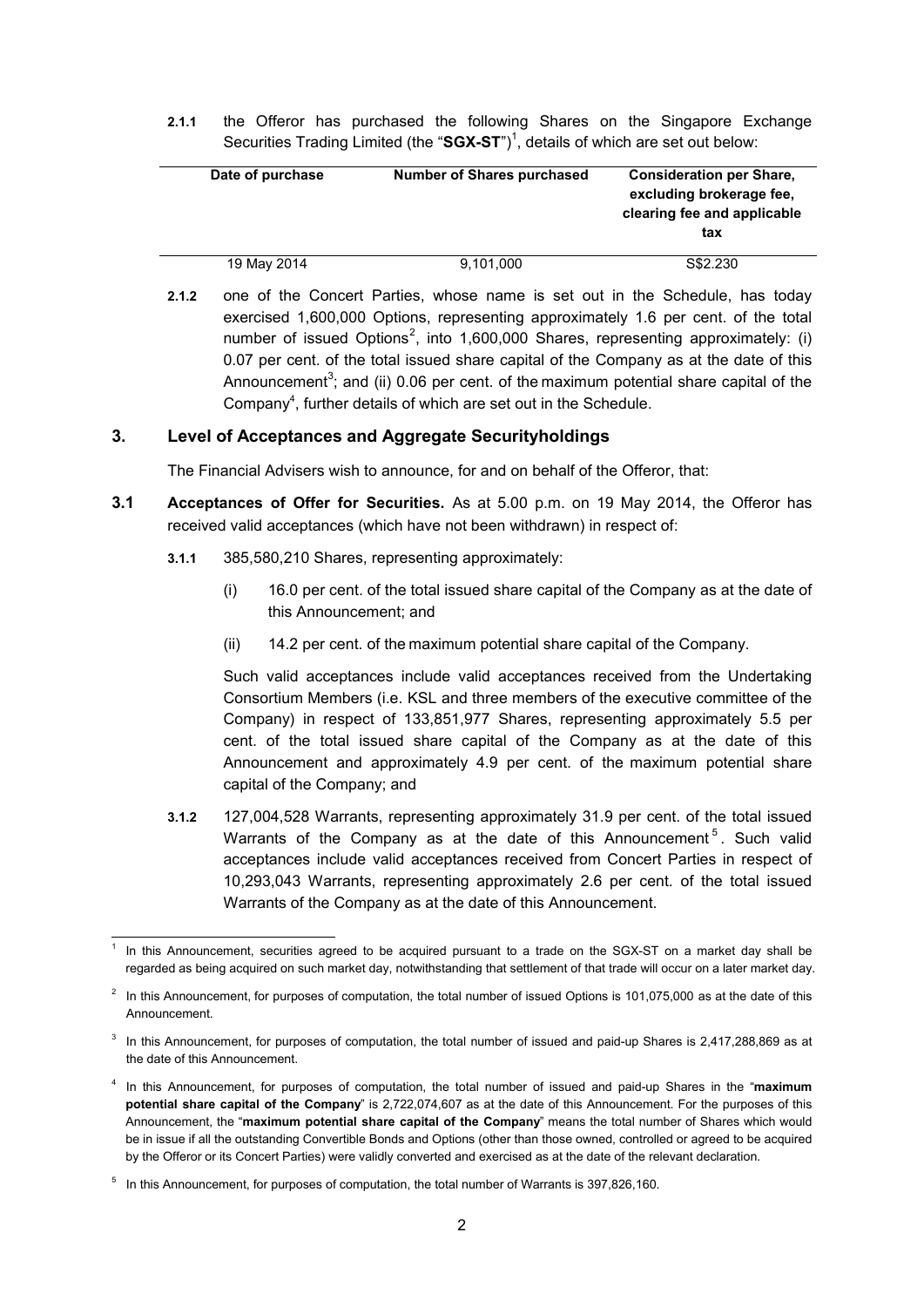As at 5.00 p.m. on 19 May 2014, the Offeror has not received any acceptances in respect of the Convertible Bonds.

- **3.2 Securities held as at 14 March 2014 (the "Offer Announcement Date").** Based on the information available to the Offeror, as at the Offer Announcement Date:
	- **3.2.1** the Offeror owned, controlled or had agreed to acquire an aggregate of 358,959,140 Shares, representing approximately:
		- (i) 15.0 per cent. of the total issued share capital of the Company; and
		- (ii) 13.2 per cent. of the maximum potential share capital of the Company;
	- **3.2.2** the Offeror and its Concert Parties owned, controlled or had agreed to acquire an aggregate of 1,256,022,801<sup>6</sup> Shares, representing approximately:
		- (i) 52.5 per cent. of the total issued share capital of the Company; and
		- (ii) 46.2 per cent. of the maximum potential share capital of the Company;
	- **3.2.3** the Offeror and its Concert Parties owned, controlled or had agreed to acquire an aggregate of 40,800,000 Options, representing approximately 31.3 per cent. of the total issued Options of the Company;
	- **3.2.4** none of the Offeror and its Concert Parties own, control or had agreed to acquire any Convertible Bonds;
	- **3.2.5** the Offeror and its Concert Parties own, control or had agreed to acquire an aggregate of 195,029,284<sup>7</sup> Warrants, representing approximately 49.0 per cent. of the total issued Warrants of the Company; and
	- **3.2.6** the following Concert Parties of the Offeror are party to the following derivatives transactions:
		- (i) Aranda Investments Pte. Ltd.:
			- (a) Equity Swap Transaction for a notional amount of S\$60,000,000 in respect of fully paid Shares with a price cap of S\$1.80 (plus relevant costs) and a maturity date of 5 January 2015; and
			- (b) Equity Swap Transaction for a notional amount of S\$60,000,000 in respect of fully paid Shares with a price cap of S\$1.80 (plus relevant costs) and a maturity date of 5 January 2015; and
		- (ii) UOB:
			- (a) Call option for a notional amount of S\$212,241.60 in respect of fully-paid Shares with a strike price of S\$1.5606 and an expiry date of 21 March 2014;

<sup>-</sup>6 This figure comprises: (i) the 358,959,140 Shares held by the Offeror; (ii) the 228,631,313 Shares held by the Temasek Entities and directors of the Offeror and Temasek; (iii) the 667,996,498 Shares held by KSL and Key Management, who have provided irrevocable undertakings to the Offeror to accept the Offer in respect of part but not all of their existing shareholdings in the Company and who are deemed to be acting in concert with the Offeror in connection with the Offer; and (iv) the 435,850 Shares held by the Financial Advisers.

 $^7$  This figure comprises: (i) the 85,811,860 Warrants held by the Offeror, the Temasek Entities and directors of the Offeror and Temasek; and (ii) the 109,217,424 Warrants held by KSL and Key Management.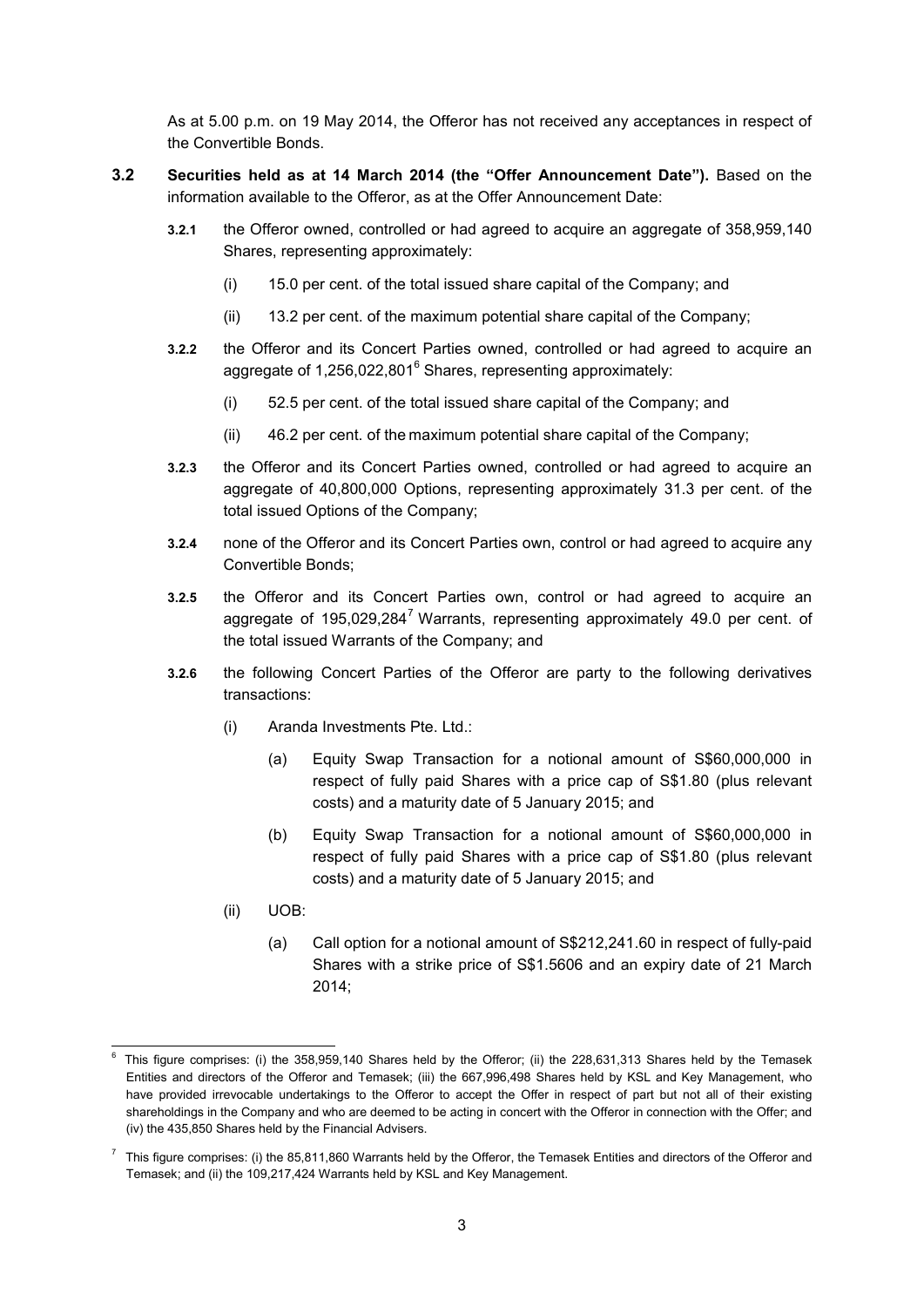- (b) Call option for a notional amount of S\$201,633.60 in respect of fully-paid Shares with a strike price of S\$1.8003 and an expiry date of 4 April 2014;
- (c) Call option for a notional amount of S\$418,798 in respect of fully-paid Shares with a strike price of S\$1.957 and an expiry date of 17 April 2014; and
- (d) Worst-of-put option for a notional amount of S\$200,000 in respect of fully-paid Shares with a strike price of S\$1.906 and an expiry date of 24 April 2014.
- **3.3 Securities acquired or agreed to be acquired between the Offer Announcement Date and up to 5.00 p.m. on 19 May 2014 (other than pursuant to valid acceptances of the Offer for Securities).** Between the Offer Announcement Date and up to 5.00 p.m. on 19 May 2014:
	- **3.3.1** the Offeror acquired or agreed to acquire an aggregate of 161,874,194 Shares, representing approximately:
		- (i) 6.7 per cent. of the total issued share capital of the Company; and
		- (ii) 5.9 per cent. of the maximum potential share capital of the Company;
	- **3.3.2** the Offeror and its Concert Parties have acquired or agreed to acquire an aggregate of 164,774,194 Shares ${}^{8}$ , representing approximately:
		- (i) 6.8 per cent. of the total issued share capital of the Company; and
		- (ii) 6.1 per cent. of the maximum potential share capital of the Company;
	- **3.3.3** none of the Offeror or its Concert Parties have acquired or agreed to acquire any Warrants and/or Convertible Bonds.
- **3.4 Aggregate securityholdings (including acceptances of the Offer for Securities).**  Accordingly, as at 5.00 p.m. on 19 May 2014:
	- **3.4.1** the Offeror owned, controlled or has agreed to acquire an aggregate of 906,413,544 Shares, representing approximately:
		- (i) 37.5 per cent. of the total issued share capital of the Company; and
		- (ii) 33.3 per cent. of the maximum potential share capital of the Company,  $9^{\circ}$
	- **3.4.2** the Offeror and its Concert Parties owned, controlled or have agreed to acquire an aggregate of 1,672,525,228 Shares, representing approximately:
		- (i) 69.2 per cent. of the total issued share capital of the Company; and
		- (ii) 61.4 per cent. of the maximum potential share capital of the Company;<sup>10</sup>

-

<sup>8</sup> Includes Shares acquired by the Concert Parties pursuant to the exercise of Options.

<sup>&</sup>lt;sup>9</sup> The shareholdings of the Offeror include acceptances of the Offer received by or on behalf of the Offeror.

 $10$  The aggregate shareholdings of the Offeror and its Concert Parties include acceptances of the Offer received by or on behalf of the Offeror.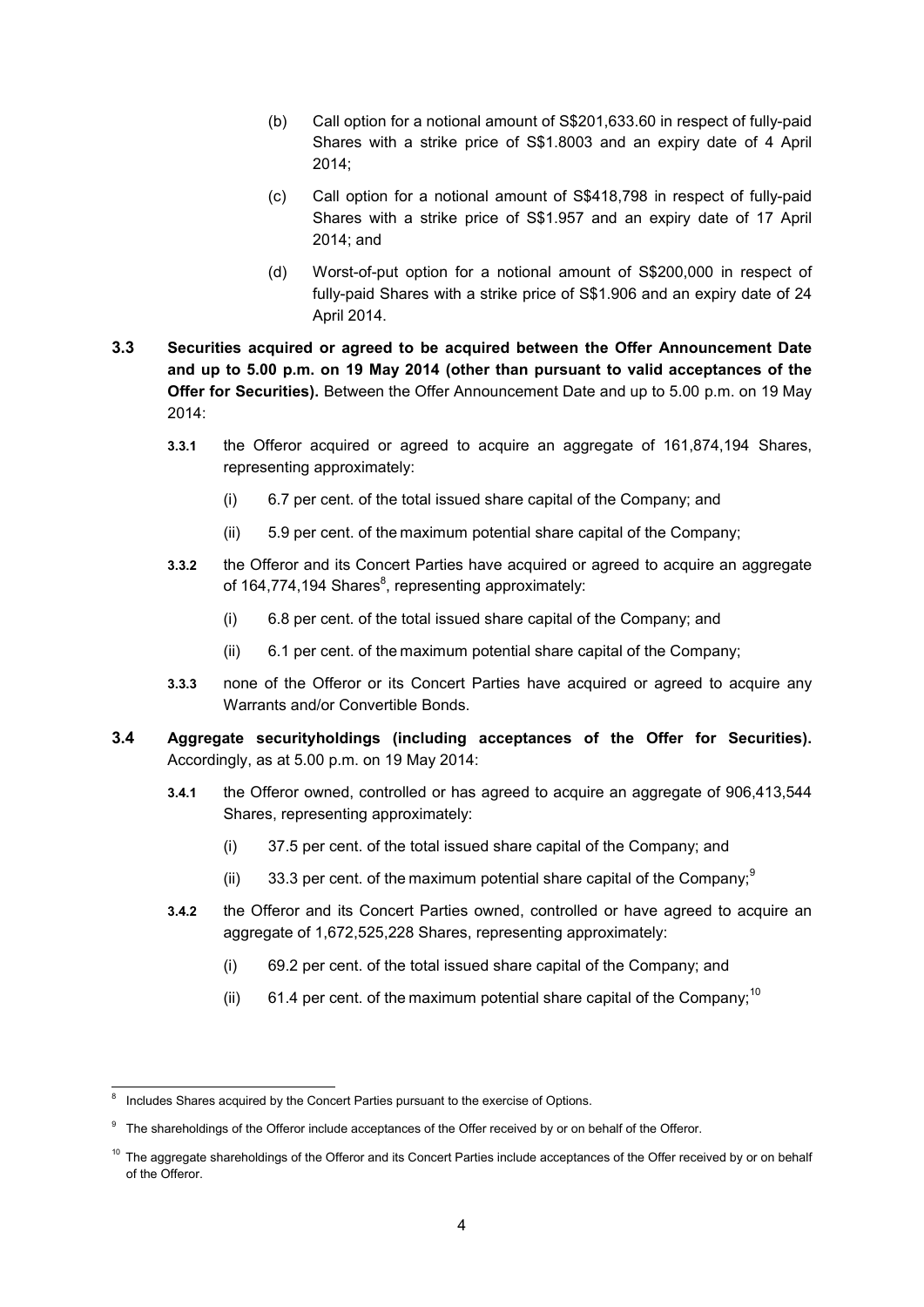- **3.4.3** the Offeror and its Concert Parties owned, controlled or had agreed to acquire an aggregate of 37,900,000 Options, representing approximately 37.5 per cent. of the total issued Options of the Company;
- **3.4.4** none of the Offeror or its Concert Parties owned, controlled or has agreed to acquire any Convertible Bonds;
- **3.4.5** the Offeror owned, controlled or has agreed to acquire an aggregate of 127,004,528 Warrants, representing approximately 31.9 per cent. of the total issued Warrants of the Company<sup>11</sup>;
- **3.4.6** the Offeror and its Concert Parties owned, controlled or have agreed to acquire an aggregate of 311,740,769 Warrants, representing approximately 78.4 per cent. of the total issued Warrants of the Company<sup>12</sup>; and
- **3.4.7** none of the Offeror or any of the Concert Parties is party to any derivative transactions in respect of the Company Securities.

# **4. Responsibility Statement**

The directors of the Offeror (including any who may have delegated detailed supervision of this Announcement) have taken all reasonable care to ensure that the facts stated and all opinions expressed in this Announcement are fair and accurate and that no material facts have been omitted from this Announcement, and they jointly and severally accept responsibility accordingly. Where any information has been extracted or reproduced from published or otherwise publicly available sources (including, without limitation, in relation to the Company and its subsidiaries), the sole responsibility of the directors of the Offeror has been to ensure through reasonable enquiries, that such information is accurately and correctly extracted from such sources or, as the case may be, reflected or reproduced in this Announcement.

# Issued by **Credit Suisse (Singapore) Limited**

**DBS Bank Ltd.**

**United Overseas Bank Limited**

For and on behalf of **Breedens Investments Pte. Ltd.**

19 May 2014

<sup>1</sup> <sup>11</sup> The holdings of Warrants of the Offeror include acceptances of the Warrants Offer received by or on behalf of the Offeror.

 $12$  The aggregate holdings of Warrants of the Offeror and its Concert Parties include acceptances of the Warrants Offer received by or on behalf of the Offeror.